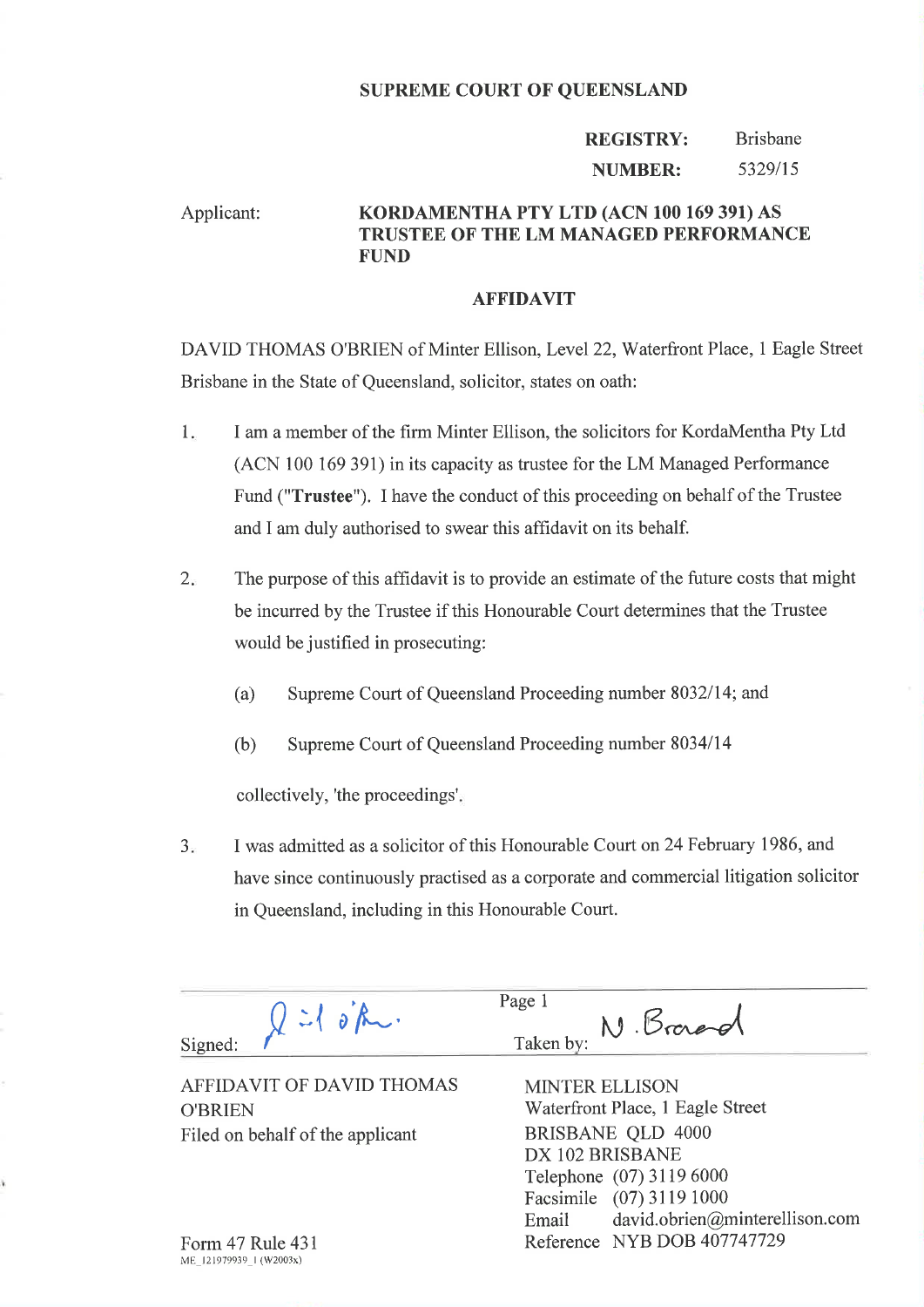- 4 It is not possible to very precisely estimate the fees and outlays the Trustee might incur should it prosecute the proceedings to the conclusion of trials because that depends upon many variables presently unknown to me. For example, I presently do not know:
	- (a) the defendant's attitude to the Trustee's claims; and
	- (b) how many witnesses the defendant might seek to call at any trial.
- However, assuming that the defendant defends the Trustee's claim in Proceeding 8032114,I estimate that the Trustee might incur future legal fees and outlays of about \$687,981 (including GST). Exhibit DOB-I is a calculation I have prepared that better particularises this estimate. 5
- Assuming that the defendant defends the Trustee's claim in Proceeding 8034/14, I estimate that the Trustee might incur future legal fees and outlays of about \$687,981 (including GST). The calculation in exhibit DOB-1 also particularises this estimate. 6.
- My estimates assume that, apart from listing applications and subsequent directions hearings, there is no need for interlocutory applications. The occurrence of any interlocutory application would increase costs. 7
- The Trustee's legal costs of and incidental to the proceedings to date invoiced, are \$199,057.30 (inclusive of GST). I estimate the Trustee's legal costs of and incidental to its section 96 application and its applications for leave under s500(2) of the Corporations Act 2001 (Cth) to be an additional \$65,000 (including GST). 8
- All the facts and circumstances deposed to in this affrdavit are within my own knowledge except where they have been deposed to from information only and my means of knowledge and sources of information appear in my affidavit. 9.

SWORN by DAVID THOMAS O'BRIEN on 4 June 2015

 $\beta = \int \partial f \hat{g}$ 

at Brisbane in the presence of:

l\) Deponent Solicitor/Commissioner for

Declarations/Justice of the Peace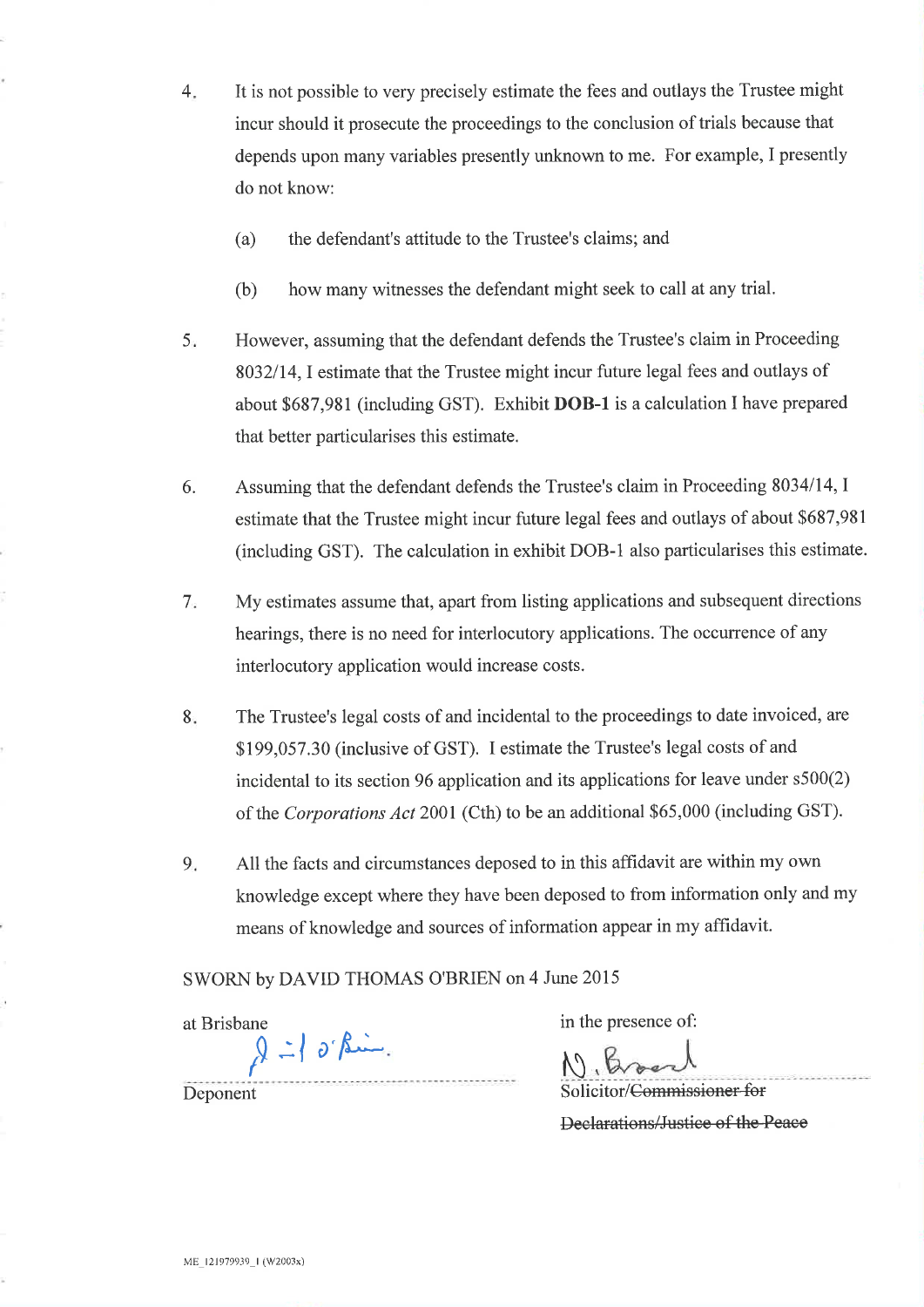### **SUPREME COURT OF QUEENSLAND**

#### **REGISTRY: Brisbane** 5329/14 **NUMBER:**

Applicant:

# KORDAMENTHA PTY LTD (ACN 100 169 391) AS TRUSTEE OF THE LM MANAGED PERFORMANCE **FUND**

# **CERTIFICATE OF EXHIBIT**

Exhibit DOB-1 to the affidavit of DAVID THOMAS O'BRIEN sworn 4 June 2015

 $10$  bishing

Deponent

W. Besod

Solicitor/Commissioner for

Declarations/Justice of the Peace

# **CERTIFICATE OF EXHIBIT**

Filed on behalf of the applicant

**MINTER ELLISON** Waterfront Place, 1 Eagle Street **BRISBANE QLD 4000** DX 102 BRISBANE Telephone (07) 3119 6000 Facsimile (07) 3119 1000 Email david.obrien@minterellison.com Reference NYB DOB 407747729

Form 47 Rule 435

ME\_121979939\_I (W2003x)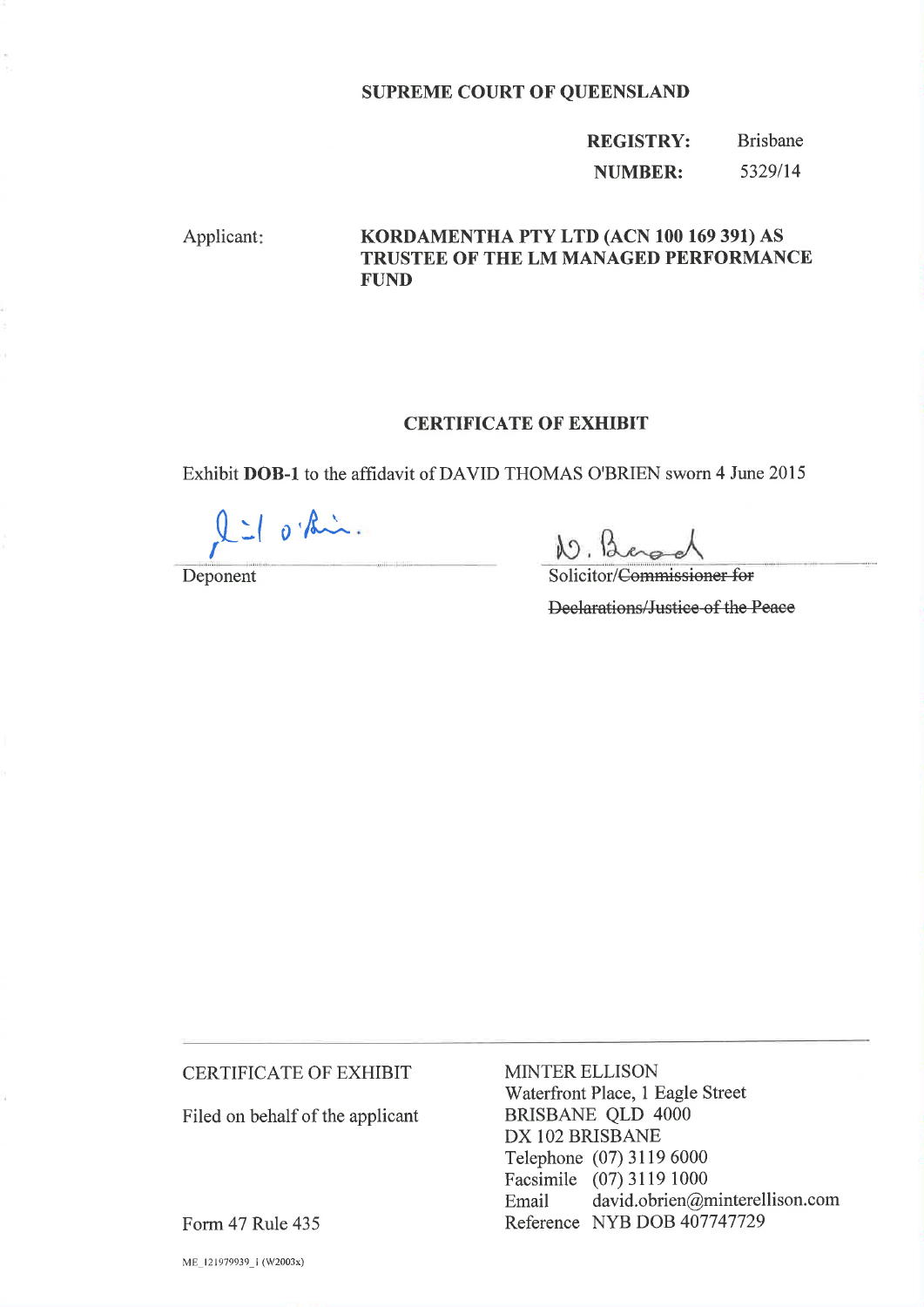# $"DOB-1"$

# Costs Estimate<sup>1</sup>

| <b>A GUILDIAN THEM</b> W<br><b>Pleadings</b>                                                                                                                                                             | <b>Outlays</b>     | <b>Fees</b>        |
|----------------------------------------------------------------------------------------------------------------------------------------------------------------------------------------------------------|--------------------|--------------------|
| Counsels' fees: Reviewing defence and drawing Reply                                                                                                                                                      |                    |                    |
| Andrew Crowe QC (1 day x \$8,800)<br>Ed Goodwin (1 day x \$4,675)                                                                                                                                        | \$8,800<br>\$4,675 |                    |
| Solicitors' fees: filing and serving Statement of Claim;<br>receiving and considering defence; preparing brief to<br>Counsel to draw Reply; receiving instructions on<br>Reply; filing and serving Reply |                    |                    |
| Partner (3 hours x \$781)<br>Senior Associate (5 hours x \$594)                                                                                                                                          |                    | \$2,343<br>\$2,970 |
| Other outlays                                                                                                                                                                                            | \$500              |                    |
| Subtotal                                                                                                                                                                                                 | \$13,975           | \$5,313            |
| TOTAL                                                                                                                                                                                                    |                    | \$19,288           |

| <b>Disclosure</b>                                                                                                                                                                              | Outlays | <b>Fees</b>         |
|------------------------------------------------------------------------------------------------------------------------------------------------------------------------------------------------|---------|---------------------|
| Solicitors' fees: identifying documents for disclosure,<br>drafting, filing and serving list of documents                                                                                      |         |                     |
| Partner (2 hours x \$781)<br>Senior Associate (15 hours x \$594)                                                                                                                               |         | \$1,562<br>\$8,910  |
| Solicitors' fees: Receiving and considering defendant's<br>lists of documents; inspection                                                                                                      |         |                     |
| Partner $(2 \text{ hours} \times $781)$<br>Senior Associate (20 hours x \$594)                                                                                                                 |         | \$1,562<br>\$11,880 |
| Solicitors' fees: Non-party disclosure – drawing, filing<br>and serving non-party disclosure; corresponding with<br>recipients of notices; reading documents produced in<br>response to notice |         |                     |
| Partner (4 hours x \$781)<br>Senior Associate (25 hours x \$594)                                                                                                                               |         | \$3,124<br>\$14,850 |
| TOTAL                                                                                                                                                                                          |         | \$41,888            |

| <b>Mediation</b>                                            | Outlays    | <b>Fees</b> |
|-------------------------------------------------------------|------------|-------------|
| Counsel's fees: preparing for and attending at<br>mediation |            |             |
| • Andrew Crowe QC $(1.5 \text{ days} \times $8,800)$        | \$13,200   |             |
| Ed Goodwin (1.5 days x \$4,675)                             | \$7,012.50 |             |
| Solicitors' fees: Briefing counsel to appear at             |            |             |
| mediation, considering position papers, advising            |            |             |
| Trustee                                                     |            |             |
| • Partner $(4 \text{ hours} \times $781)$                   |            | \$3,124     |
| • Senior Associate (5 hours x \$594)                        |            | \$2970      |
| Solicitors' fees: attending at mediation                    |            |             |
| Partner (8 hours x \$781)                                   |            | \$6,248     |
| Senior Associate (8 hours x \$594)                          |            | \$4,752     |

rl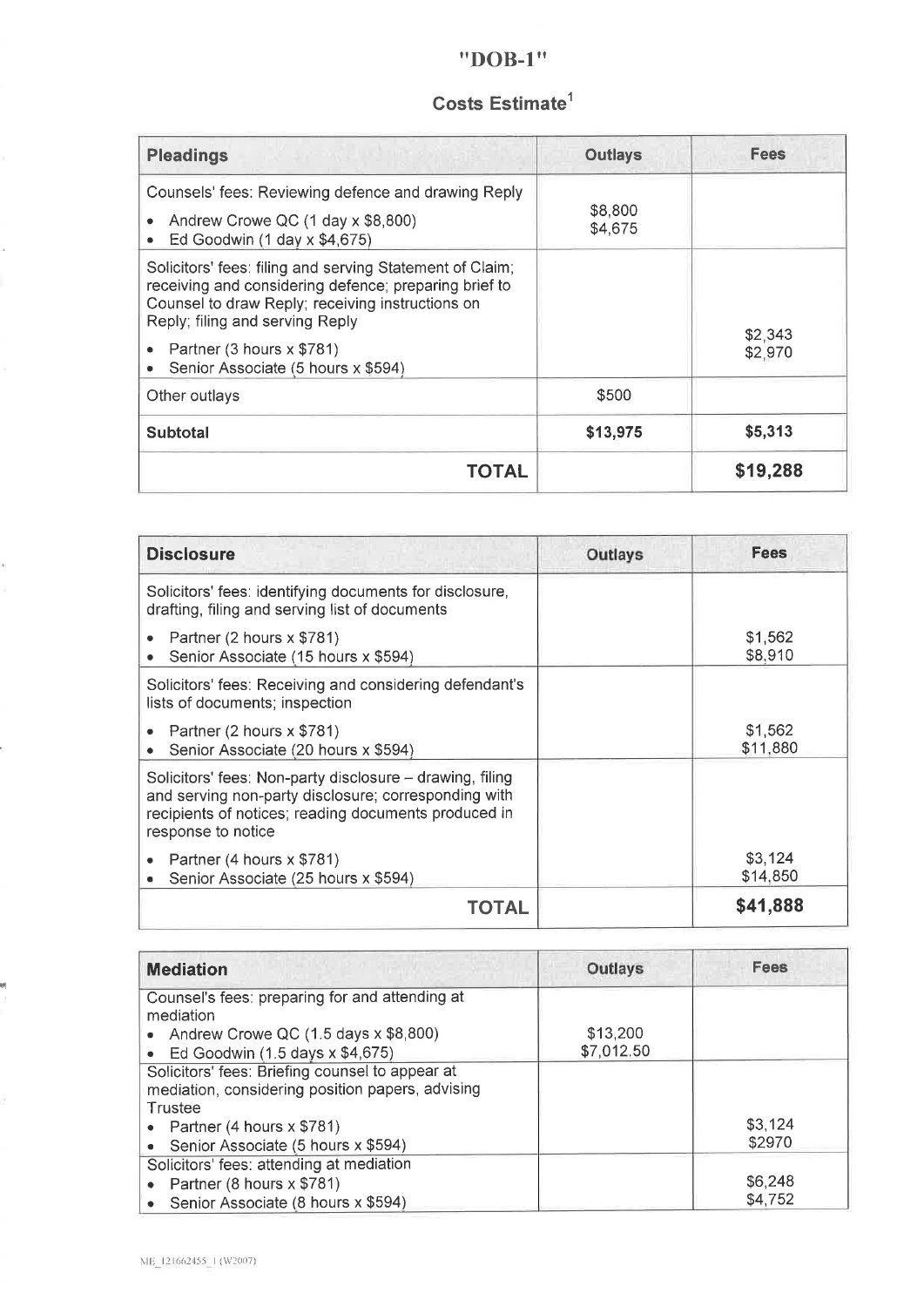| Mediator's fees and other disbursements (share) | \$3,000     |             |
|-------------------------------------------------|-------------|-------------|
| Subtotal                                        | \$23,212.50 | \$17,094    |
| <b>TOTAL</b>                                    |             | \$40,306.50 |

| <b>Commercial List Application and Directions</b><br>Hearings (x5)                                                                                              | <b>Outlays</b>          | <b>Fees</b>         |
|-----------------------------------------------------------------------------------------------------------------------------------------------------------------|-------------------------|---------------------|
| Counsel's fees:                                                                                                                                                 |                         |                     |
| Andrew Crowe QC (5 x 1/2 day hearings x \$8,800)<br>Ed Goodwin $(5 \times 1/2)$ day hearings $\times$ \$4,675)<br>$\bullet$                                     | \$22,000<br>\$11,687.50 |                     |
| Solicitors' fees: Producing material required for<br>supervised case listing; liaising with other parties,<br>briefing Counsel; instructing Counsel at hearings |                         |                     |
| Partner (2 hours per hearing, 10 hours x \$781)<br>Senior Associate (10 hours per hearing, 50 hours x<br>\$594                                                  |                         | \$7,810<br>\$29,700 |
| Other outlays                                                                                                                                                   | \$500                   |                     |
| Subtotal                                                                                                                                                        | \$34,187.50             | \$37,510            |
| TOTAL                                                                                                                                                           |                         | \$71,697.50         |

| <b>Expert Evidence</b>                                                                                                                                       | <b>Outlays</b>       | <b>Fees</b>         |
|--------------------------------------------------------------------------------------------------------------------------------------------------------------|----------------------|---------------------|
| Counsels' fees: Preparation of instructions to expert,<br>conferences, consideration of report                                                               |                      |                     |
| Andrew Crowe QC (2 days x \$8,800)<br>Ed Goodwin $(3 \text{ days} \times $4,675)$                                                                            | \$17,600<br>\$14,025 |                     |
| Solicitors' fees: briefing Counsel to draft instructions to<br>expert; engaging expert to prepare report attendance<br>at Counsels' chambers for conferences |                      |                     |
| Partner (10 hours x \$781)<br>Senior Associate (20 hours x \$594)                                                                                            |                      | \$7,810<br>\$11,880 |
| <b>Expert fees</b>                                                                                                                                           | \$25,000             |                     |
| Other outlays                                                                                                                                                | \$500                |                     |
| <b>Subtotal</b>                                                                                                                                              | \$57,125             | \$19,690            |
| TOTAL                                                                                                                                                        |                      | \$76,815            |

| Evidence and witnesses (assume 4)                                                                    | <b>Outlays</b>       | <b>Fees</b>          |
|------------------------------------------------------------------------------------------------------|----------------------|----------------------|
| Counsels' fees: Preparation of witness summaries;<br>interview with witnesses; advice on evidence    |                      |                      |
| Andrew Crowe QC (4 days x \$8,800)<br>$\bullet$<br>• Ed Goodwin $(4 \text{ days } x \text{ $4,675})$ | \$35,200<br>\$18,700 |                      |
| Solicitors' fees: Witness interviews; drafting<br>statements; briefing Counsel to draft evidence     |                      | \$19,525<br>\$29,700 |

Ç